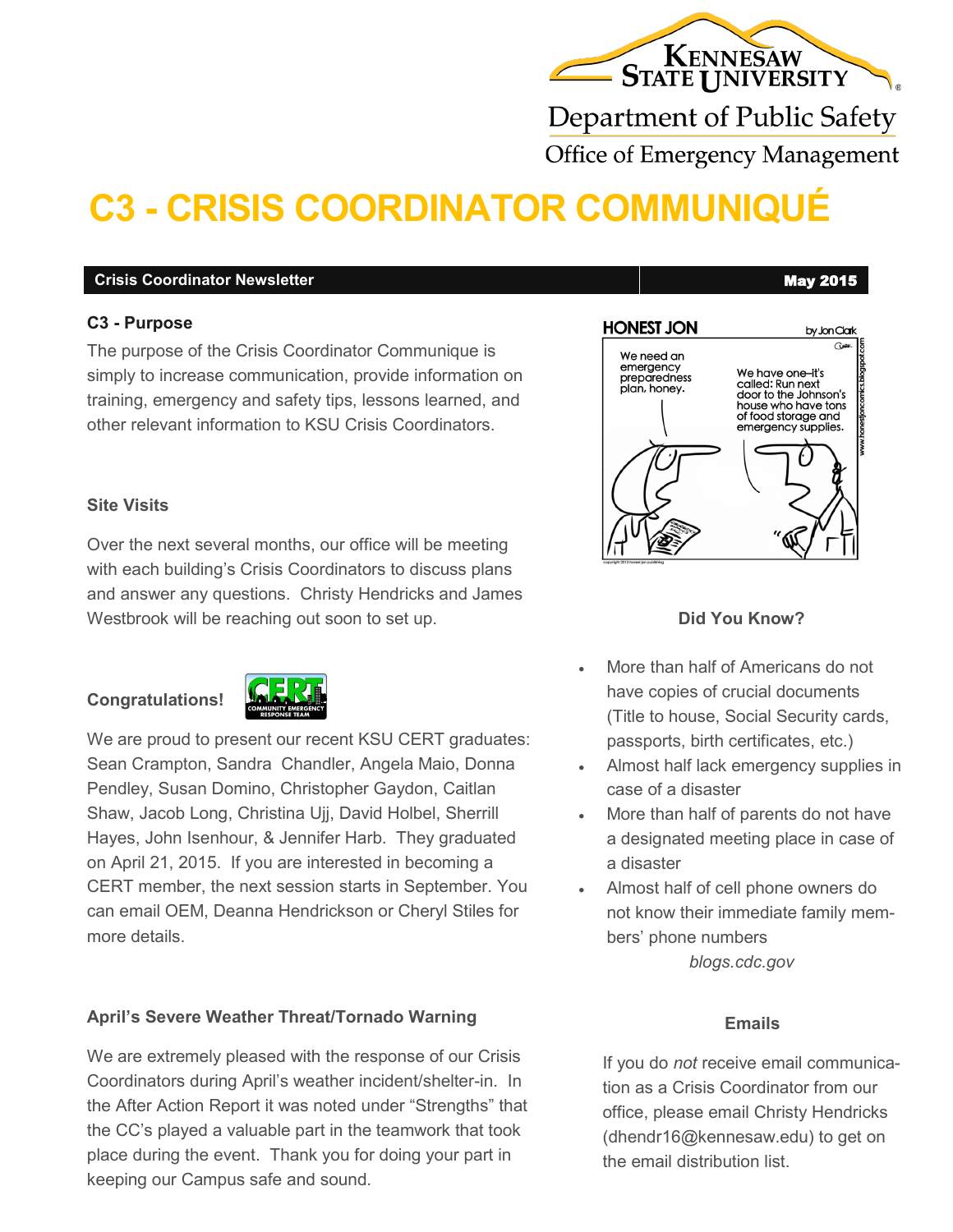# **4 Golden Rules of Emergency Communication**

Some people are intimidated by talking on the Crisis Coordinator Radio. Here are some tips that will help you:

- **1. Clarity**: Your voice should be clear. Speak a little more slowly than is normal. Speak in a normal tone; do not shout.
- **2. Simplicity**: Keep your message simple enough for intended listeners to understand.
- **3. Brevity**: Be precise and to the point.
- **4. Security**: Do not transmit confidential information on a radio unless you know the proper security technology is in place. Remember, frequencies are shared, you do not know who else maybe listening.

# **Remember, Think Before You Speak**

- Decide what you are going say and for whom it is meant.
- Make your conversations as concise, precise, and clear as possible.
- Avoid long and complicated sentences. If your message is long, divide it into separate, shorter messages.
- Do not use abbreviations unless they are well understood by your group.

# **Always Use the Phone for Emergency Assistance**

Whenever possible, use the phone to call Public Safety Communication Center (770-423-6666 or 470-578-6666) when you need immediate, emergency assistance. The Center is trained, staffed and equipped to provide the most secure, rapid and reliable response to your needs, 24/7.

Here is a helpful website for radio etiquette:

[https://quality2wayradios.com/store/two](https://quality2wayradios.com/store/two-way-radio-etiquette)-way-radio-etiquette